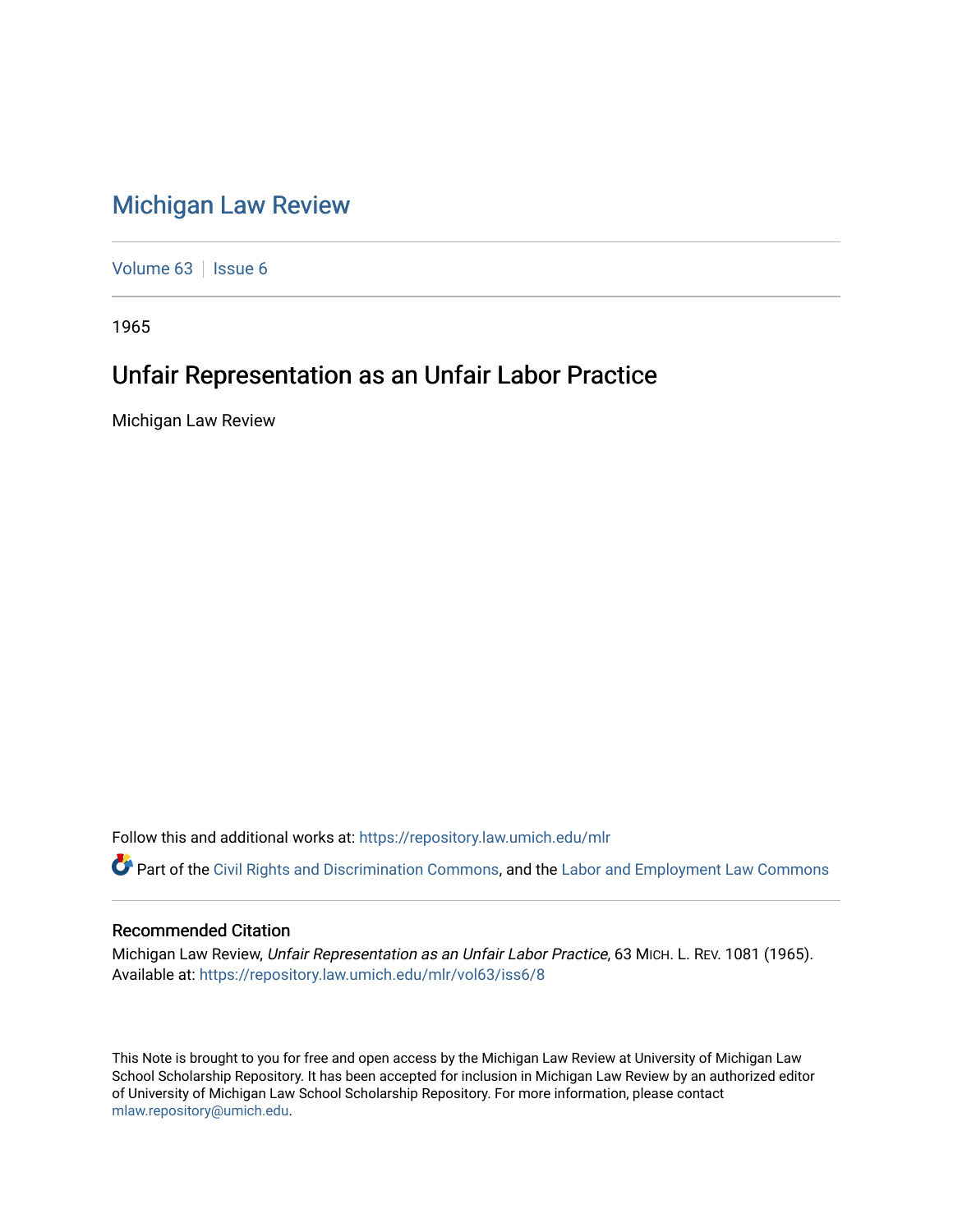$\bullet$ 

<del>unu</del>

Ŧ.

 $\overline{\mathbb{R}}$ 

## **Unfair Representation as an Unfair Labor Practice**

 $\overline{\mathcal{L}}$ 

In its 1962 *Miranda Fuel Co.* decision,<sup>1</sup> the National Labor Relations Board formulated a novel doctrine whereby it acquired

÷

 $\overline{\phantom{a}}$ 

 $\ddot{\phantom{a}}$ 

<sup>1. 140</sup> N.L.R.B. 181 (1962), *enforcement denied,* NLRB v. Miranda Fuel Co., 326 F.2d 172 (2d Cir. 1963). See note 8 infra and accompanying text.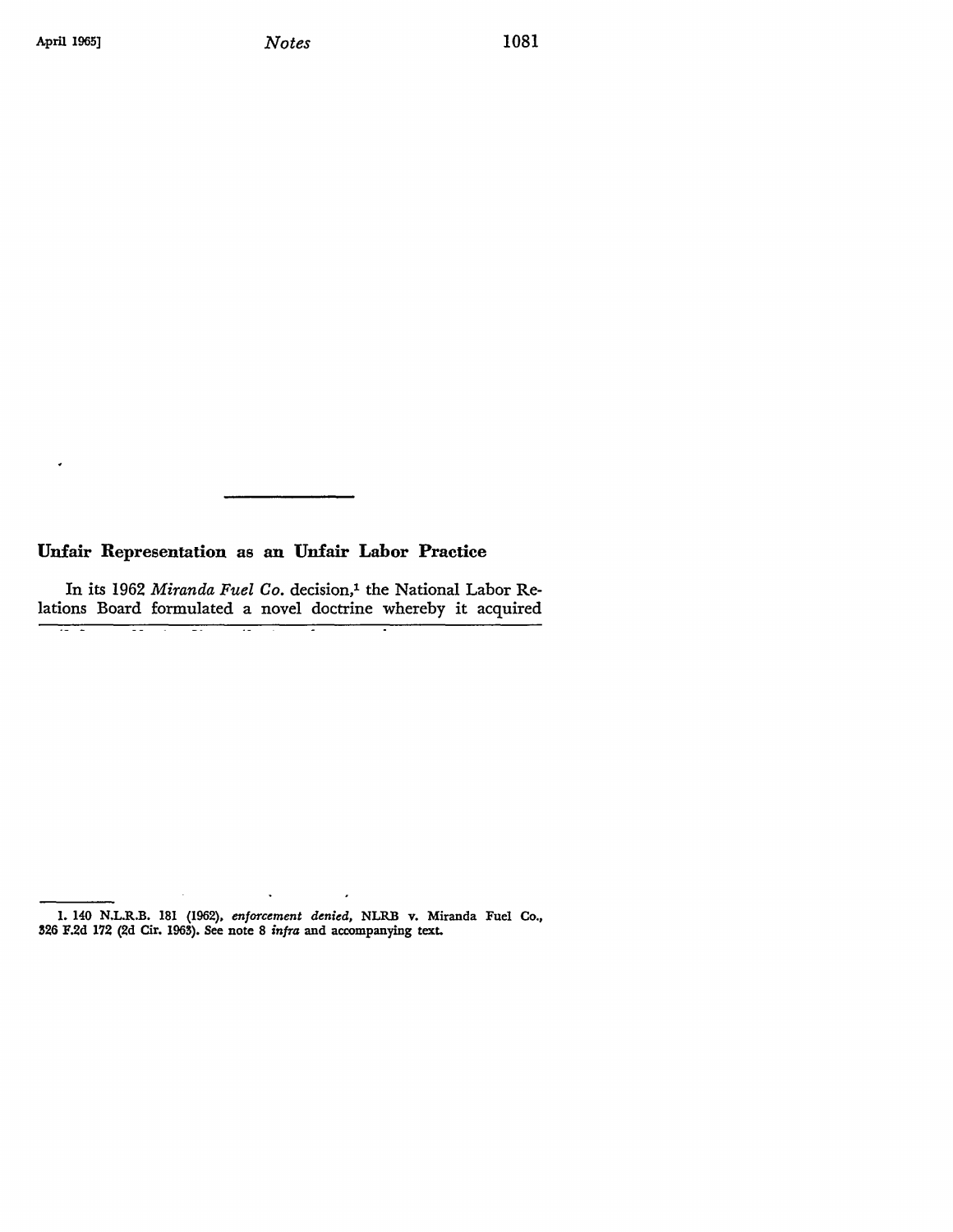jurisdiction over unfair representation complaints filed by union members in good standing on the theory that a union which fails to represent all of its members fairly commits unfair labor practices in violation of sections  $8(b)(1)(A)$  and  $8(b)(2)$  of the National Labor Relations Act.2 Formerly, unfair representation complaints filed by union members had been cognizable only by the courts,<sup>3</sup> since unfair representation was not considered an unfair labor practice and, consequently, was outside the jurisdiction of the NLRB.'

Section  $8(b)(1)(A)$  provides that it shall be an unfair labor practice for a union to restrain or coerce employees in the exercise of their section 7 rights "to form, join, or assist labor organizations, to bargain collectively through representatives of their own choosing . . . or to refrain from any or all such activities." Since a labor organization is charged with the duty of acting as bargaining agent for all employees in the bargaining unit, nonunion as well as union workers,5 arbitrarily inequitable treatment of unaffiliated workers constitutes the archetypal section  $8(b)(1)(A)$  violation.<sup>6</sup> This form of unfair representation impinges on a worker's right to remain unaffiliated, but in *Miranda* the Board was presented with the allegedly unfair representation of a union member in good standing. Nevertheless, the Board,<sup>7</sup> having determined that the union had acted arbitrarily and unfairly in successfully urging the employer to reduce the seniority of the complainant, found a section  $8(b)(1)(A)$  violation by interpreting the section 7 right to choose representatives as implicitly including the right of union employees to be represented fairly.

Section 8(b)(2) is violated when a union causes or attempts to cause an employer to discriminate against an employee in such a manner as to encourage or discourage union membership or partici-

2. 49 Stat. 449 (1935) (Wagner Act), as amended, 29 U.S.C. §§ 141-68 (1958) (Taft-Hardey Act).

3. The right to fair representation was judicially extracted from § 9(a) of the act. See Humphrey v. Moore, 375 U.S. 335 (1964); Ford Motor Co. v. Huffman, 345 U.S. 330 (1953); Wallace Corp. v. NLRB, 323 U.S. 248 (1944); Whitfield v. United Steelworkers, 263 F.2d 546 (5th Cir.), *cert. denied,* 360 U.S. 902 (1959); Syres v. Oil Workers, 223 F.2d 739 (5th Cir.), *rev'd,* 350 U.S. 892 (1955). *But* cf. Durandetti v. Chrysler Corp., 195 F. Supp. 653 (E.D. Mich. 1961). See generally Herring, The "Fair Representa*tion" Doctrine-An Effective Weapon Against Union Racial Discrimination?,* 24 Mo. L. REv. 113 (1964); Note, 112 U. PA. L. REv. 711 (1964).

4. National Labor Relations Act § 10, 49 Stat. 553 (1935), 29 U.S.C. § 160 (1958), provides that the NLRB shall have jurisdiction over unfair labor practices listed in § 8, 49 Stat. 552 (1935), 29 U.S.C. § 158 (1958), as amended, 29 U.S.C. § 158 (Supp. V, 1964), affecting commerce.

5. This obligation derives from § 9 of the NLRA, which provides that the statutory bargaining agent shall be the exclusive employee representative. See, *e.g.,*  Wallace Corp. v. NLRB, 323 U.S. 248, 255 (1944); Hughes Tool Co. v. NLRB, 147 F.2d 69, 74 (5th Cir. 1945).

6. See, *e.g.,* NLRB v. Gaynor News Co., 347 U.S. 17 (1954); Hughes Tool Co. v. NLRB, *supra* note 5.

7. Chairman McCulloch and Member Fanning dissented.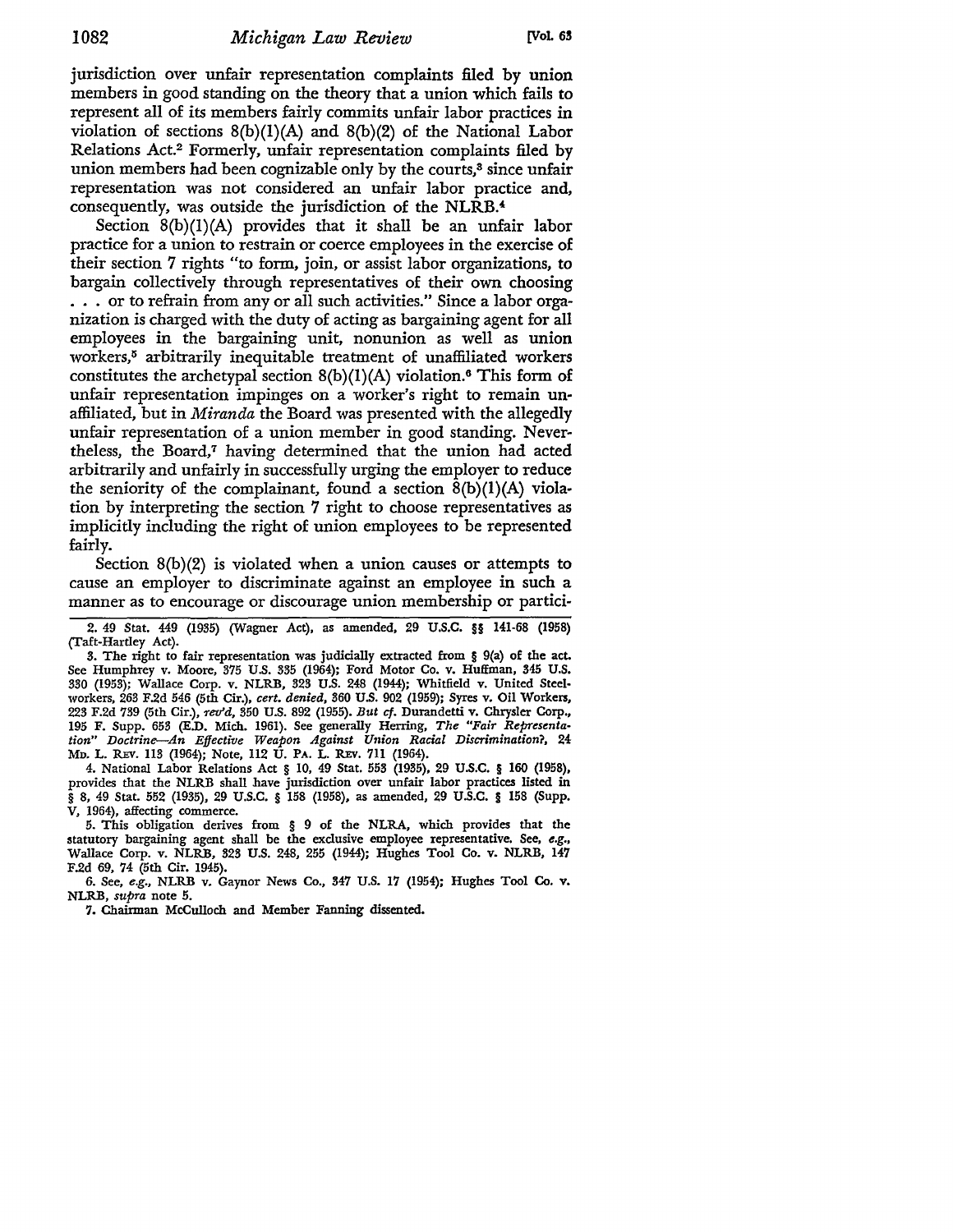pation in union activities.8 An employer is prohibited from so discriminating by section 8(a)(3). Although *Miranda* involved a union member in good standing, the Board, finding the union's action to be unjustified and arbitrary, held the successful insistence that the seniority of one of its members be reduced was an 8(b)(2) violation on the theory that this demonstration of the ability of the union to wield arbitrary power would force nonmembers, or members in poor standing, to take an active part in union affairs in order to avoid incurring union hostility.<sup>9</sup>

On review, however, the Court of Appeals for the Second Circuit refused to enforce the Board's decision in *Miranda,* Judge Friendly dissenting.10 Judge Medina, writing the majority opinion, was joined by Judge Lumbard in determining that the union had not acted unfairly. The decision also considered and rejected the section  $8(b)(2)$ -section  $8(a)(3)$  reasoning.<sup>11</sup> Judge Medina alone considered, and rejected, the section  $8(b)(1)(A)$  unfair representation rationale.

Nevertheless, the NLRB reiterated these theories in 1964 in *Hughes Tool Company12.* in the context of racially-oriented discriminatory union *inaction.* The bargaining unit at Hughes Tool was divided between white and Negro employees into locals I and 2. At the time these locals were certified as joint bargaining agents,<sup>13</sup> a contract in force between the employer and the two locals provided that certain jobs, including apprenticeships, would be available to white employees only. When local 2, the Negro unit, refused to renew this discriminatory contract, local I did so unilaterally. Subsequently, a Negro member of local 2 applied for an apprenticeship but was rejected on the basis of race. The company refused to hear a grievance based on this refusal filed through local 2, which according to the contract had no responsibity in matters relating to apprenticeships. The complainant then sought the assistance of local I in processing the grievance but was summarily refused, and an unfair representation complaint against the union followed because of the denial of assistance by local I.

The presence of two locals within one bargaining unit opened

11. The court determined that § 8(b)(2} could not be violated unless the discrimination sought by the union would constitute a violation of  $\S$  8(a)(3) if the employer had acted on his own initiative. This reasoning may not encompass all situations. See notes 34-36 *infra* and accompanying text.

13. Apparently this segregated unit had been so certified by the NLRB, because in the course of its decision the Board expressly overruled previous decisions insofar as they held that unions which practice racial segregation may obtain or retain certification. *Id.* at 1294.

<sup>8.</sup> See, *e.g:,* Radio Officers v. NLRB, 347 U.S. 17, 52 (1954).

<sup>9. 140</sup> N.L.R.B. 181, 186-88 (1962).

<sup>10.</sup> NLRB v. Miranda Fuel Co., 326 F.2d 172 (2d Cir. 1963).

<sup>12.</sup> Metal Workers, 56 L.R.R.M. 1289 (1964).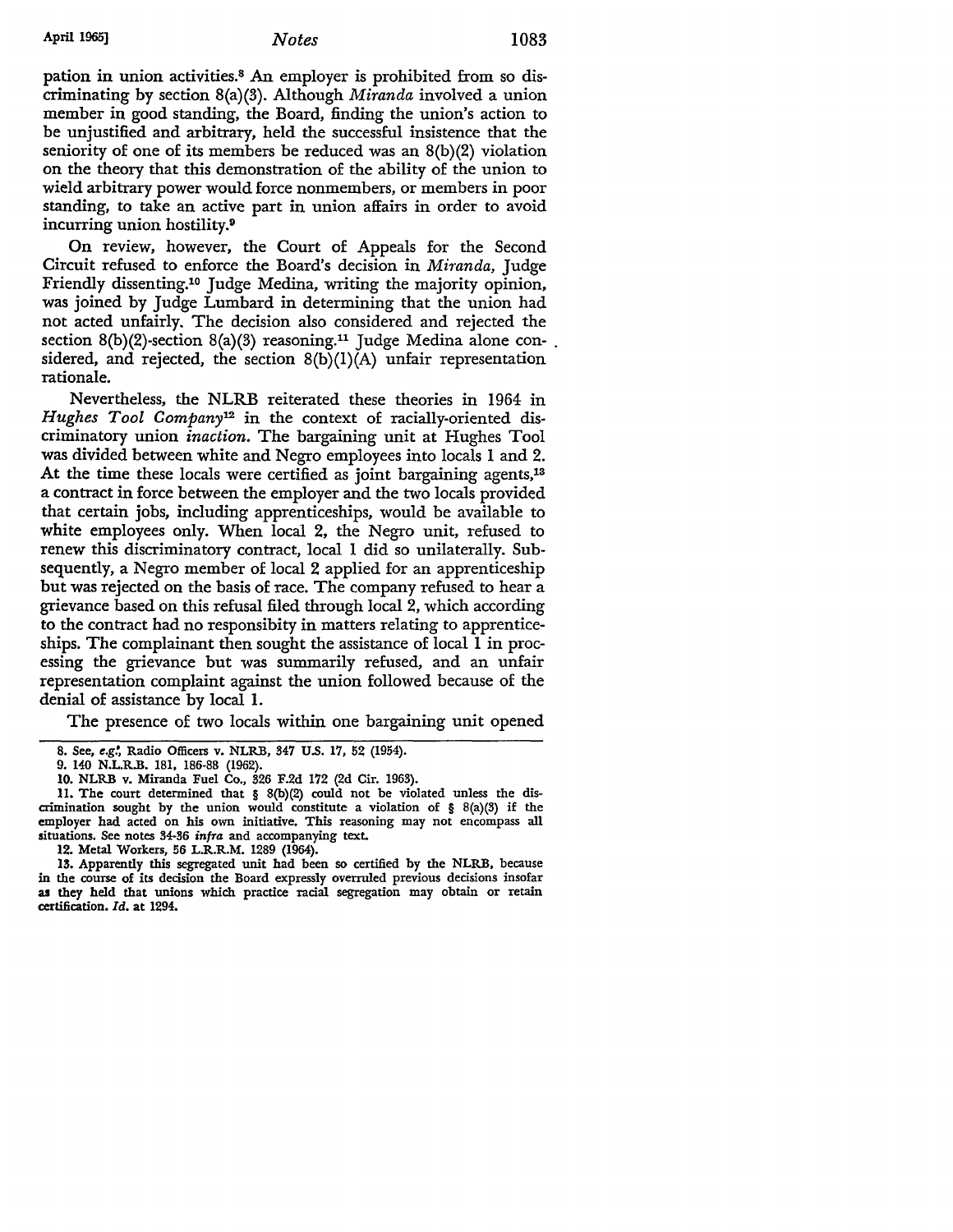two avenues of approach to the case. If the two locals were viewed as separate entities, then the refusal of local 1 to process complainant's grievance on the ground that only members of local 1 were eligible for apprenticeships constituted a refusal to represent a *nonmember*  employee in its bargaining unit. The two members of the Board who had dissented in *Miranda* chose this approach to find a section S(b)(l)(A) violation in *Hughes Tool.* The Board majority, on the other hand, did not recognize the validity of the division of the bargaining unit along racial lines.14 In their view, rather, the case presented an instance of internal union discrimination in violation of section 8(b)(l)(A) under the *Miranda* unfair representation theory. The majority then broadened the section 8(b)(2) theory of *Miranda.* While *Miranda* condemned certain union action (insistence upon decreasing the seniority of a member), *Hughes Tool*  held that union *inaction* (the refusal to process a meritorious grievance)<sup>15</sup> caused the employer to violate section  $8(a)(3)$ <sup>16</sup> Finally, the Board also added a section 8(b)(3) union refusal to bargain violation to the list of unfair labor practices which may arise from unfair representation. The Board reasoned that the duty to bargain imposed on unions by that section ran in favor of individual members, as well as employers, and therefore failure to represent a member constituted a refusal to bargain.

Valid criticism can certainly be advanced against each of the findings of violation made by the Board in *Hughes Tool.* Because of the legislative and administrative history of section  $8(b)(1)(A)$ , it is unlikely that the courts will uphold the broad reading given that section by the Board when it fashioned the *Miranda* doctrine as reiterated in *Hughes Tool.17* Initially, there is no indication that Congress intended to include unfair representation within the ambit of section 8 unfair labor practices. On the contrary, specific proposals

16. Although the language of the opinion leaves some doubt as to whether, for purposes of finding a § 8(b)(2) violation, the majority viewed the locals separately or as comprising a single unit, a more recent decision indicates that the existence of two locals was immaterial. Rubber Workers Union, 57 L.R.R.M. 1535 (1964).

17. The Courts have construed  $\S 8(b)(1)(A)$  broadly so as to include a wide range of conduct. Communications Workers v. NLRB, 362 U.S. 479 (1960); Radio Officers v. NLRB, 347 U.S. 17 (1954); NLRB v. United Packinghouse Workers, 274 F.2d 816 (5th Cir. 1960); NLRB v. International Ass'n of Woodworkers, 243 F.2d 745 (5th Cir. 1957). See also Central Mass. Joint Bd., 123 N.L.R.B. 590 (1959). However, the courts have also defined limits for the provisions of that section. NLRB v. News Syndicate Co., 365 U.S. 695 (1961) (preferential hiring of union men); Local 357, Int'l Bhd. of Teamsters v. NLRB,  $365$  U.S.  $667$  (1961) (hiring hall arrangement not illegal *per se*); NLRB v. Local  $639$ , Intl. Bhd. of Teamsters,  $362$  U.S.  $274$  (1960) (minority union picketing for recoguition of exclusive bargaining agent).

<sup>14.</sup> See note 13 *supra*.

<sup>15.</sup> Not all grievances need be pressed by the union, but the exercise of discretion must not be totally arbitrary. Black-Clawson Co. v. International Ass'n of Machinists, 313 F.2d 179 (2d Cir. 1962); Ostrofsky v. United Steelworkers, 171 F. Supp. 782 (D. Md. 1959).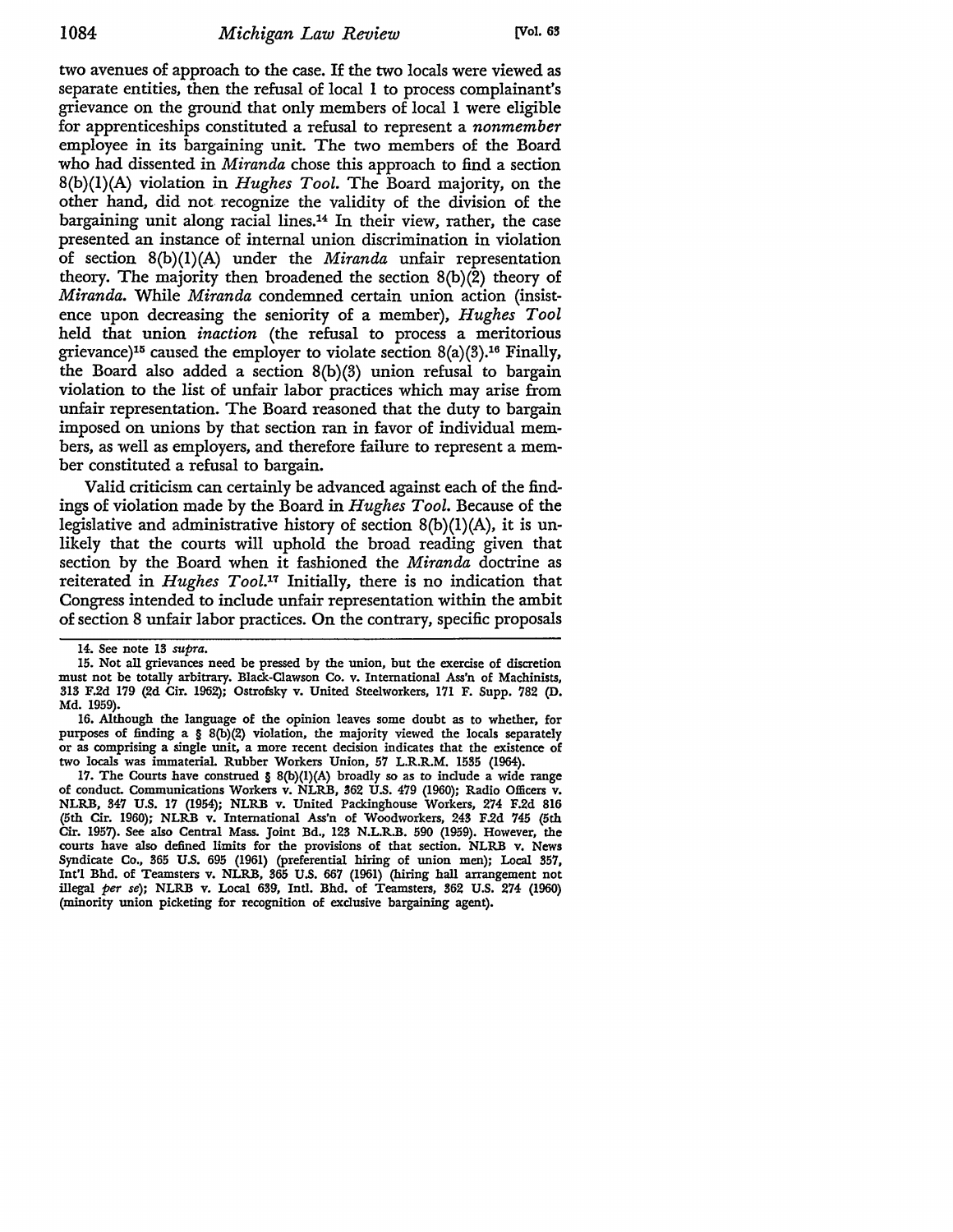to that end were rejected during consideration of the Taft-Hartley Act and the Landrum-Griffin Act, and when presented in separate bills prior to the **Civil** Rights Act of 1964.18 In addition, because the Taft-Hartley Act both added section  $8(b)(1)(A)$  to the NLRA and amended section 7 to include as a protected right the option to refrain from participating in any activity protected by that section, the proscription of  $8(b)(1)(A)$  on unions was apparently simply a counterpart to the existing section  $8(a)(1)$  of the Wagner Act, which imposes the same hands-off limitation on employers. Moreover, if the duty of fairness is read into the other section 7 rights as the Board read it into the right of employees to choose their own representatives, much of the Labor-Management Reporting and Disclosure (Landrum-Griffin) Act is redundant,<sup>19</sup> with the result that, although that act specifically designated the courts to hear complaints arising under it,<sup>20</sup> the Board will be given almost concurrent jurisdiction. Many commentators have agreed that the Board's interpretation of section  $8(b)(1)(A)$  is unwarranted,<sup>21</sup> and prior to *Miranda* the Board's General Counsel had expressed the same belief in refusing to present unfair representation cases to the Board.22 A bill recently introduced in Congress by Representative Griffin also appears to assume that unfair representation is not presently an unfair labor practice. This bill, entitled "Employee Civil Rights Act of 1965,"23 was prompted by current enthusiasm for repeal of legislation enabling states to pass right to work laws and is intended to guarantee that workers who are required to join a union as a condition of employment will not be discriminated against by that union on the basis of race. It provides specifically that it is to be an unfair labor practice for a union to represent unfairly its members because of racial considerations.<sup>24</sup>

Second, the position that unfair representation constitutes a refusal to bargain by the union is subject to similar objection since it seems clear that section 8(b)(3) was designed only as a counterpart

<sup>18.</sup> See generally Note, 112 U. PA. L. REv. 711, 721 (1964).·

<sup>19.</sup> LMRDA (Bill of Rights), §§ 101-05, 73 Stat. 522-23 (1959), 29 U.S.C. §§ 4II-15 (Supp. V, 1964). See generally Albert, *NLRB-FEPC?,* 16 VAND. L. REv. 547, 588-89 (1963).

<sup>20. 73</sup> Stat. 523 (1959), 29 U.S.C. § 412 (Supp. V. 1964).

<sup>21.</sup> Albert, *supra* note 19, at 549-52; Cox, *The Duty of Fair Representation,* 2 VILL. L. REv. 151, 153 (1957); Herring, *supra* note 3; Maloney, *Racial and Religious Discrimination in Employment and the Role of the NLRB,* 21 Mo. L. REv. 219, 230-31 (1961); Sovern, *The National Labor Relations Act and Racial Discrimination,* 62 CoLUM. L. REv. 563, 590-94 (1962). *But see* Sovern, *Race Discrimination and the NLRA,*  N.Y.U. 16TH ANN. CONFERENCE ON LABOR 3 (1963).

<sup>22.</sup> Case No. K-311, 37 L.R.R.M. 1457 (1956); Case No. 1047, 35 L.R.R.M. 1130 (1954); see also Brief for the NLRB as Amicus Curiae, Ford Motor Co. v. Huffman, 345 U.S. 330 (1953).

<sup>23.</sup> Employee Civil Rights Act of 1965, H.R. 4350, 89th Cong., 1st Sess. (1965). 24. *Ibid,* See Ill CONG. REc. 1993 (Feb. 4, 1965).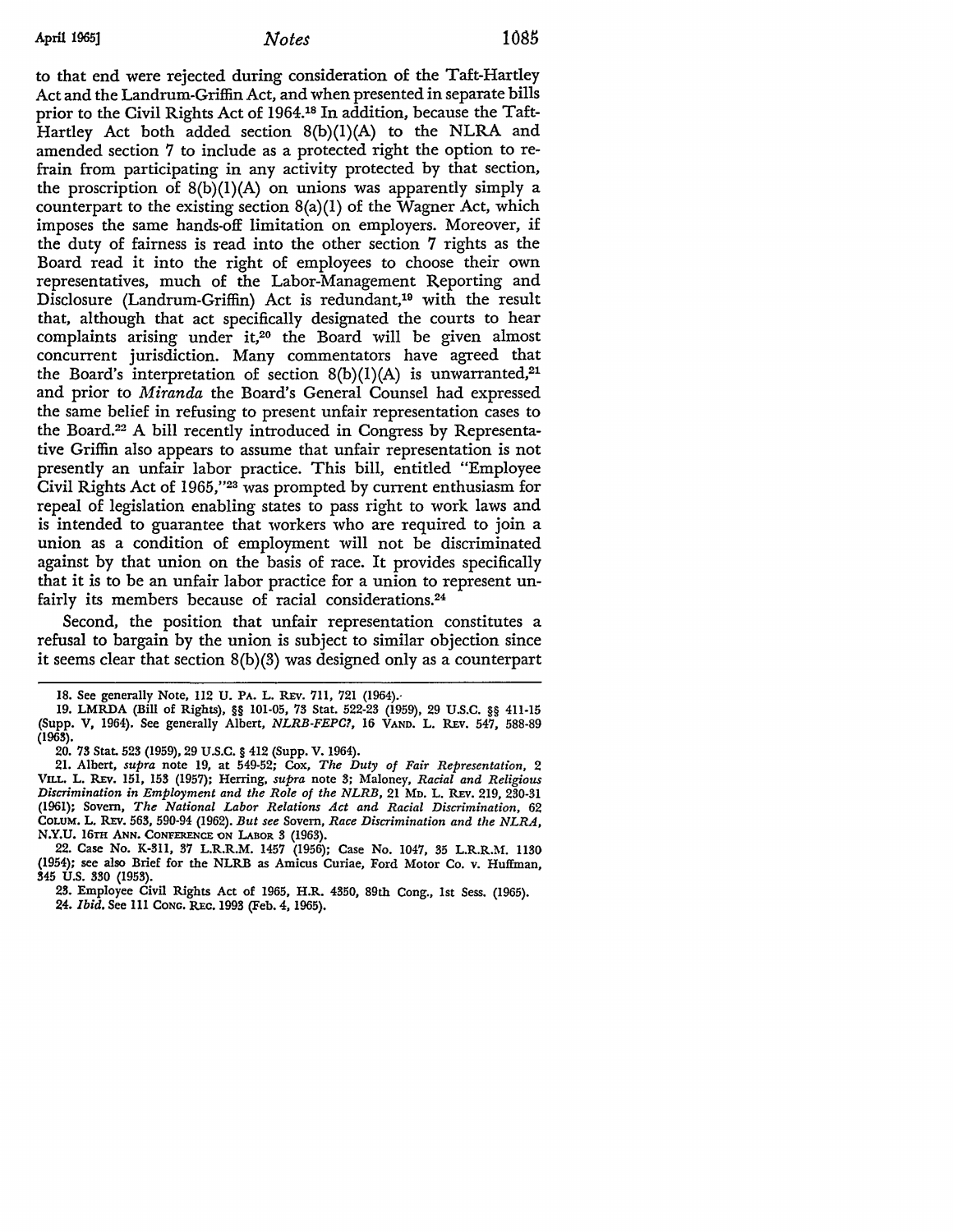to section  $8(a)(5)$ , which requires employers to bargain with unions.<sup>25</sup> Both sections should be read in conjunction with section S(d), which defines "to bargain collectively" as the mutual obligation of employers and unions to meet in good faith to work out differences.26 Presumably, union insistence upon discriminatory conditions in a colle\_ctive bargaining agreement would violate the union's duty to bargain since it would be a demand for violation of the Civil Rights Act of 1964,<sup>27</sup> and, perhaps, even without resort to the Civil Rights Act it would constitute an illegal bargaining technique.<sup>28</sup> The violation would *not,* however, stem from unfair representation. The *Hughes Tool* trial examiner, whose opinion was adopted by the Board, arrived at his finding of an 8(b)(3) duty running to individual members by analogizing to a case which he felt established an employer's duty under section 8(a)(5) to bargain with individuals as well as the union.29 That *case,* however, was concerned only with the fact that a union need not be certified to be a recognized bargaining agent<sup>30</sup> and does not support the examiner's position. Indeed, there are severe limitations on the ability of an individual to bargain with his employer,31 and an employer's willingness to bargain with an individual employee in the face of these limitations may itself constitute an unfair labor practice.32 Moreover, even if an employee were to bargain individually, he could not *compel* an employer to meet with him.<sup>33</sup>

Finally, the Board's contention that a union attempt to cause an employer to discriminate against a union member in good standing violates section 8(b)(2) is unlikely to weather judicial review, despite its apparent logic. The Board recognized in *Miranda* that the union's conduct would violate section 8(b)(2) only if the action taken by the employer at the union's urging violated section 8(a)(3). The Board also recognized that an employer's motive to encourage

26. NLRB v. Insurance Agents' Int'l Union, 361 U.S. 477, 486-88 (1960).

27. See notes 43-50 *infra* and accompanying text.

31. Two provisos to § 9(a), 29 U.S.C. § 159(a) (1958), permit an employee to take his grievances directly to the employer only if the bargaining agent has first had an opportunity to present the grievance, and then only if the terms of the collective bargaining contract permit such direct bargaining. See J. I. Case Co. v. NLRB, 321 U.S. 332 (1944).

32. Cf. Federal Tel. &: Radio Co., 107 N.L.R.B. 649 (1953).

33. See administrative rulings of the NLRB General Counsel: Case No. 418, 31 L.R.R.M. 1039 (1952); Case No. 317, 30 L.R.R.M. 1103 (1952); Case No. 255, 29 L.R.R.M. 1339 (1952).

<sup>25.</sup> NLRB v. Miranda Fuel Co., 326 'F.2d 172, 178 (2d Cir. 1963).

<sup>28.</sup> See NLRB v. Borg-Warner Corp., 356 U.S. 342 (1958); Sovern, *supra* note 21, at 589.

<sup>29.</sup> Louisville Ref. Co., 4 N.L.R.B. 844, 860-61, *enforced,* NLRB v. Louisville Ref. Co., 102 F.2d 678 (6th Cir. 1939).

<sup>30.</sup> See also, *e.g.,* International Ladies' Garment Workers v. NLRB, 366 U.S. 731 (1961).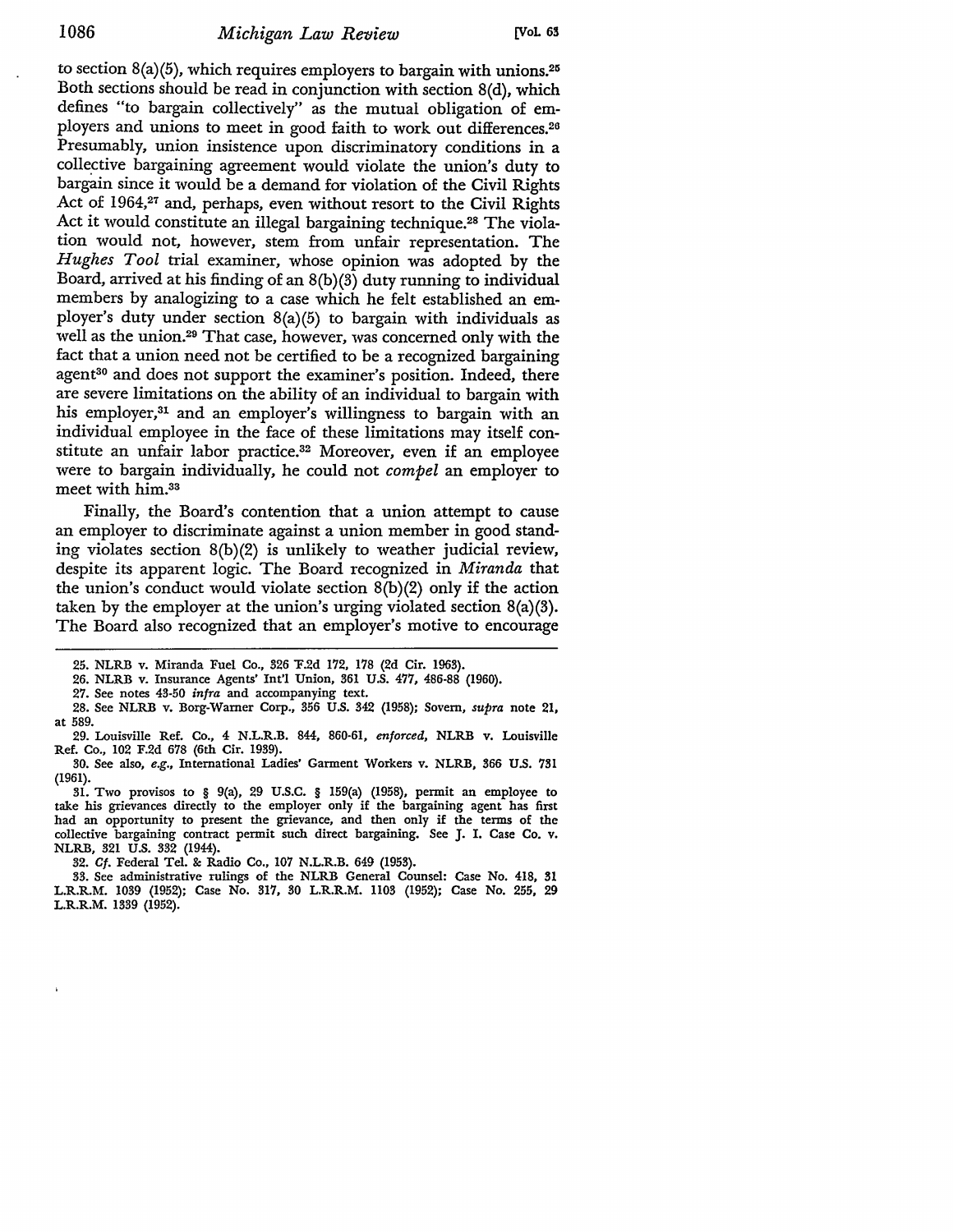or discourage union membership is requisite to a section  $8(a)(3)$ unfair labor practice. Further, it was established by the United States Supreme Court in *Radio Officers v. NLRB34* that this motive may be inferred where, in the absence of a valid business reason for the inequitable treatment, the circumstances indicate that the foreseeable result of the employer's discrimination will be to influence union membership.<sup>35</sup> The Supreme Court also stated that any arbitrary treatment of employees at the urging of the union would naturally tend to have that effect, since it would demonstrate the power of the union.36 *Radio Officers,* therefore, established that an act, which if done by the employer on his own initiative might not violate section 8(a)(3), may become a violation simply because the employer had acquiesced in an arbitrary union demand. In *Miranda*  the Board found as a fact that the union's demand was unjustifiable, and reasoned that the employer's acquiescence brought the case within *Radio Officers.* 

The nature of this inference made by the Board, however, differs from that drawn in *Radio Officers.* In that case and companion cases,37 it was patently clear that the union was urging discrimination in order to coerce employees to join the union or to perform supposed obligations of membership.38 The effects of the urged inequities were also easily ascertainable since in one instance the union obtained a higher pay scale for union workers than for other employees;39 in another instance the seniority of a member was reduced for failure to remit union dues; 40 and in the third case the union successfully sought the discharge of a member who allegedly had not complied with certain union rules and procedures.41 Since the various employers had no reasonable business purpose for discriminating, and since they were, or should have been, aware of the union's illegal purpose in making the demand and its obvious impact on the workers, they were deemed to have intended the foreseeable consequences of their conduct. In effect, the clearly culpable union motive was imputed to the employer. In *Miranda,* however, not only is the illegal coercive effect of inequitable treatment of a union member in good standing conceptually speculative, but also the Board had to indulge in drawing an inference from an inference by first inferring a culpable union motive and then inferring that the employer was aware of that motive. The courts, at least, have generally been un-

34. 347 U.S. 17 (1954).

38. *Id.* at 52.

- 40. NLRB v. International Bhd. of Teamsters, 347 U.S. 17 (1954).
- 41. Radio Officers v. NLRB, 347 U.S. 17 (1954).

<sup>!15.</sup> *Id.* at 45.

<sup>!16.</sup> *Id.* at 52.

<sup>37.</sup> NLRB v. International Bhd. of Teamsters, 347 U.S. 17 (1954); Gaynor News Co. v. NLRB, 347 U.S. 17 (1954).

<sup>39.</sup> Gaynor News Co. v. NLRB, *supra* note 37.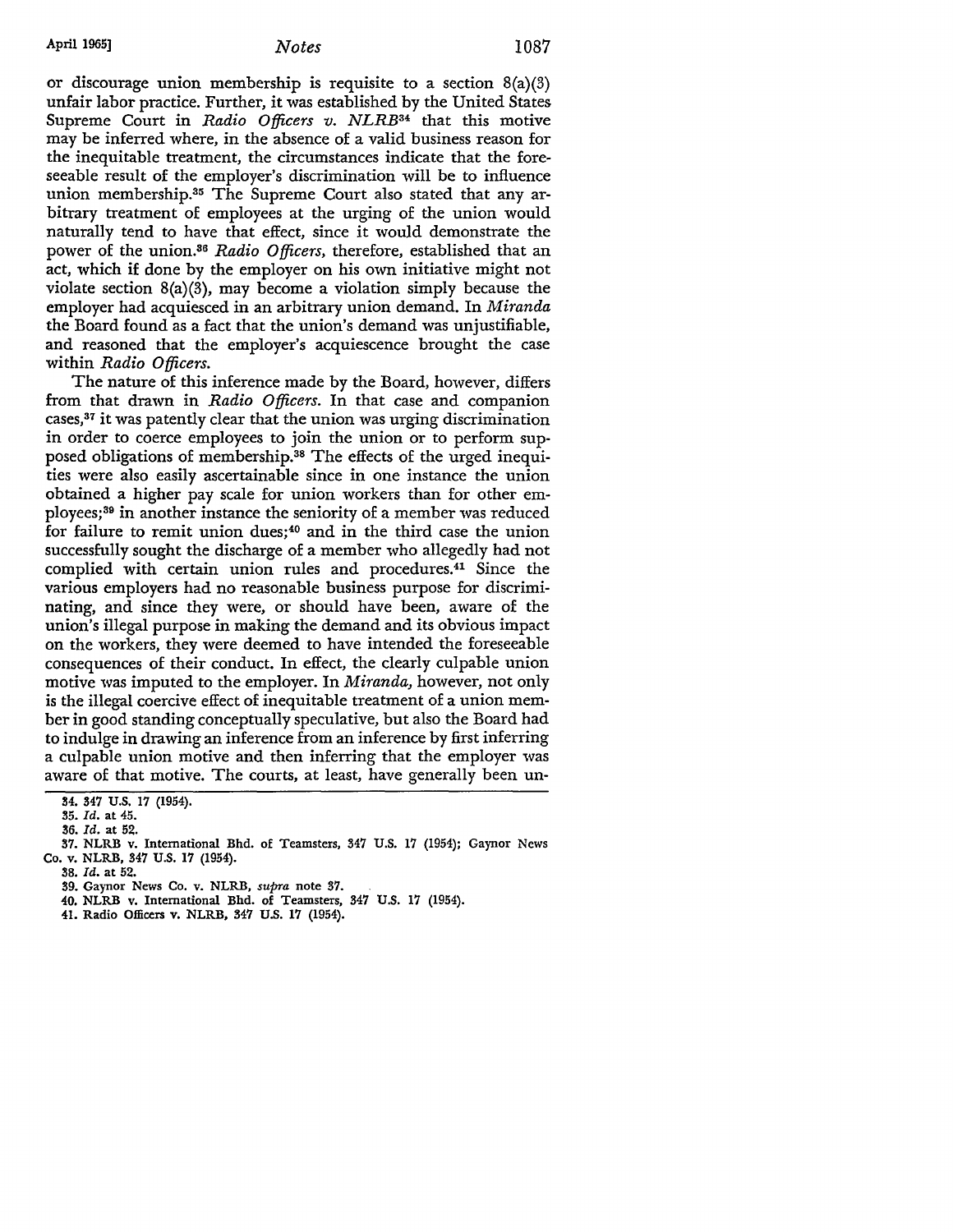willing to find a section  $8(a)(3)$  violation by inference unless the inequitable treatment is reasonably likely to coerce union membership and there is no other reasonable conclusion but that it was intended to do so.42 No such finding can be confidently asserted in *Hughes Tool.* Finally, in a case such as *Hughes Tool,* where the employer has taken no action violative in itself of section 8(a)(3) *and the union has urged nothing,* there is certainly no justifiable basis for finding an  $8(b)(2)$  infraction.

Isolated instances of unfair representation such as that alleged in *Miranda* have not elicited public concern and, indeed, no similar case has been heard; but several subsequent racial discrimination cases have come before the Board.43 Wholesale discrimination against a significant proportion of the labor force on racial grounds has prompted specific congressional response in the form of Title VII of the Civil Rights Act of 1964,<sup>44</sup> which imposes the duty of fair employment practice on both employers and labor organizations. The act forbids labor organizations to discriminate, to limit employment opportunities, or to affect adversely the employment status of any member on the basis of race, color, religion, sex, or national origin, or to attempt to cause an employer so to discriminate. In order to insure effective enforcement, the act also affords grievants the same advantages of flexibility and minimal cost which NLRB hearings have over normal court proceedings,<sup>45</sup> subject to the provision that appropriate state and local authorities shall be accorded the opportunity to act before the commencement of federal action.40 A Fair Employment Opportunity Commission has been established with powers to investigate, to seek settlement through conciliation, and to file complaints with the offending organization either on the Commission's own initiative or on behalf of a complaining party. If efforts to achieve an amicable settlement fail, an aggrieved person may file suit in federal court, with the aid of appointed counsel and without cost in appropriate circumstances.<sup>47</sup> The remedies available

42. See NLRB v. Erie Resistor Corp., 373 U.S. 221 (1963); International Bhd. of Teamsters v. NLRB, 365 U.S. 667 (1961) (Harlan, J., concurring); NLRB v. Adams Dairy, Inc., 322 F.2d 553 (8th Cir. 1964), *vacated,* 85 Sup. Ct. 613 (1965), Comment, 32 U. Cm. L. REv. 124 (1964).

43. Rubber Workers, 57 L.R.R.M. 1535 (1964); Automobile Workers, 57 L.R.R.M. 1298 (1964); Locals 1367 & 1368 Int'l Longshoremen's Ass'n, 57 L.R.R.M. 1083 (1964). 44. 78 Stat. 241 (1964).

45. See, *e.g.,* Blumrosen, *The Worker and Three Phases of Unionism,* 61 MICH. L. R.Ev. 1435, 1514 (1962); Herring, *supra* note 3, at 162-63.

46. This provision, although laudable as an attempt to preserve state remedial procedures, has the drawback of delaying the implementation of Title VII actions in the instances where they are most needed-where state and local authorities are ineffective.

47. However, because of the limited circumstances in which costs are recoverable, the heavy financial burden on the plaintiff makes a Board remedy preferable in this respect. Robert L. Carter, General Counsel of NAACP, **N.Y.** Times, July 3, 1964, p. 1, col. 6. On the other hand, the Attorney General may be permitted to intervene in private actions upon certification that they involve matters **of general**